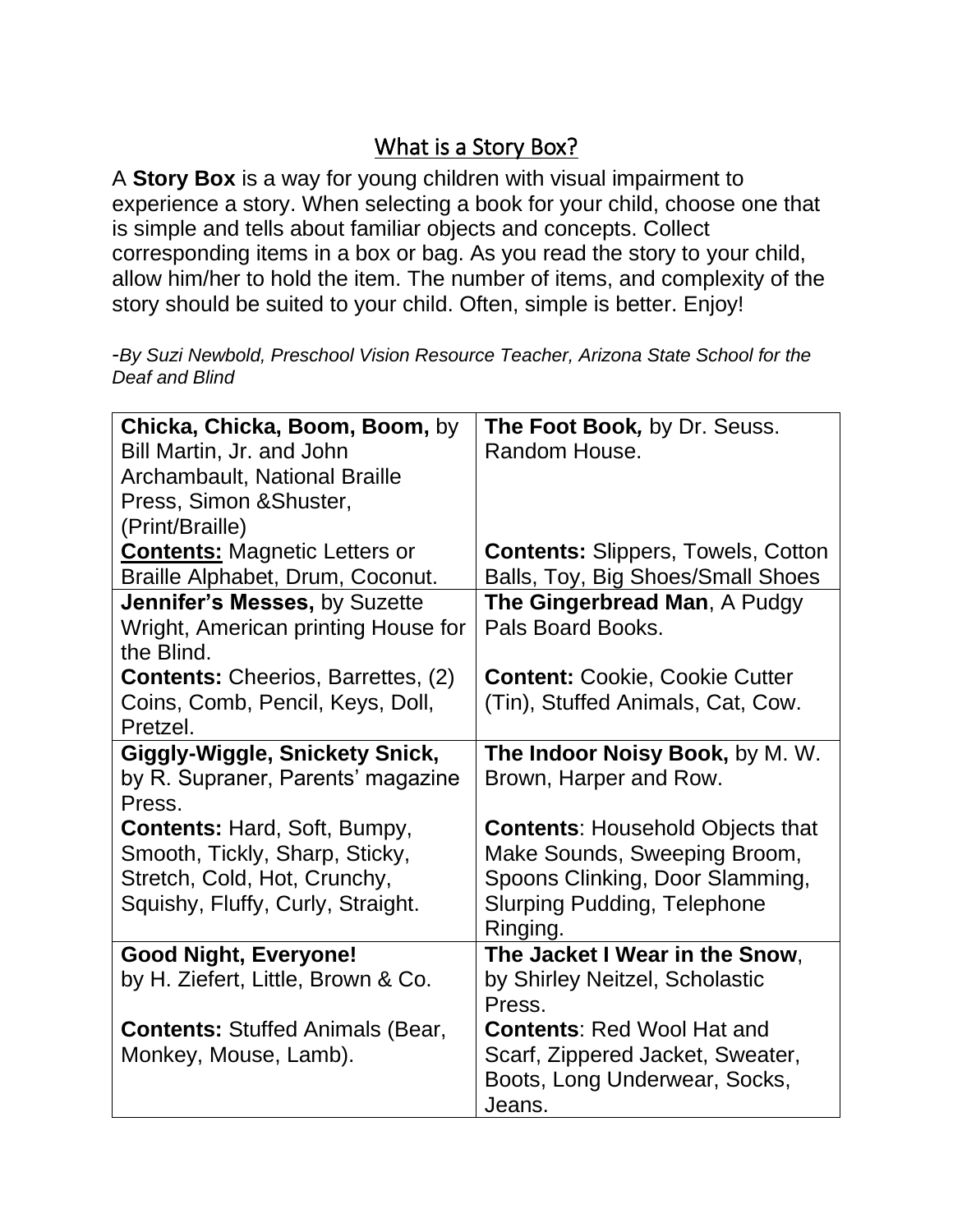| Hello Kitty's Bedtime Search, by             | The Little Engine that Could, by           |
|----------------------------------------------|--------------------------------------------|
| S. Bright, Random House                      | <b>Watty Piper, Penguin Young</b>          |
|                                              | Reader Group.                              |
| <b>Contents: Socks, Necklace, Tee</b>        | <b>Contents: Dolls, Balls, Toy Engine,</b> |
| Shirt, Blanket, Teddy Bear                   | Sailboat, Toy Animals, Clown               |
| If you Give a Mouse a Cookie, by             | The Longest Noodle, by Suzette             |
| Laura Joffe Numeroff, Harper &               | <b>Wright, American Printing House</b>     |
| Row.                                         | for the Blind.                             |
| <b>Contents: Cookie, Cup, Milk</b>           | <b>Contents: Noodle, Fork, Shoelace,</b>   |
| Container, Straw, Mirror, Scissors,          | Jump Rope, Ribbon, Yarn.                   |
| Dust Broom, Sponge, Blanket,                 |                                            |
| Pillow, Crayons, Tape, Paper.                |                                            |
| Listen to the Rain, by Bill Martin,          | The Runaway Bunny, by Margaret             |
| Jr., National Braille Press, Holt Co.,       | Wise Brown, Harper & Row.                  |
| (Print/Braille).                             |                                            |
| <b>Contents: Recording of Rain</b>           | <b>Contents: Toy Fish, Rock,</b>           |
| Sounds, Raincoat, Boots                      | Gardening Tools, Watering Can,             |
|                                              | Toy Bird, Sailboat, Stuffed Bunny,         |
|                                              | Carrot.                                    |
| Not Yet, Yvette, By Helen                    | The Saucepan Game, by J.                   |
| Kettemen, National Braille Press,            | Ormerod, Lee & Shepard Books.              |
| Albert Whitman & Co.,                        |                                            |
| (Press/Braille)<br>Contents: Bowl, Cake Pan, | <b>Contents: Pan with a Lid, Stuffed</b>   |
| Balloon, Cups, Plates, Forks,                | Toy Cat.                                   |
| Scissors, Gift Wrap, Streamers,              |                                            |
| Measuring Spoons, Candles,                   |                                            |
| <b>Feather Duster.</b>                       |                                            |
| <b>Rolly Polly Man, by Suzette</b>           | The Sweet Smells of Christmas,             |
| <b>Wright, American Printing House</b>       | by Patricia Scarry (Scratch and            |
| for the Blind.                               | Sniff), Golden Press.                      |
| <b>Contents: Play Dough</b>                  | <b>Contents: Cinnamon, Pinecone,</b>       |
|                                              | Candy Cane, Sprinkles of                   |
|                                              | Peppermint, Ginger, Cocoa.                 |
| <b>Strega Nona, by Tomie de Paola,</b>       | The Three Little Kittens, by Kate          |
| National Braille Press, (Print/Braille)      | Gleeson, Golden Books.                     |
| <b>Contents: Pasta, Pot with Lid,</b>        | <b>Contents:</b> (3) Stuffed Kittens, (3)  |
| Bowl, Fork.                                  | Small Pie Tins, Soap, Mittens;             |
|                                              | Optional Clothesline and Clips.            |